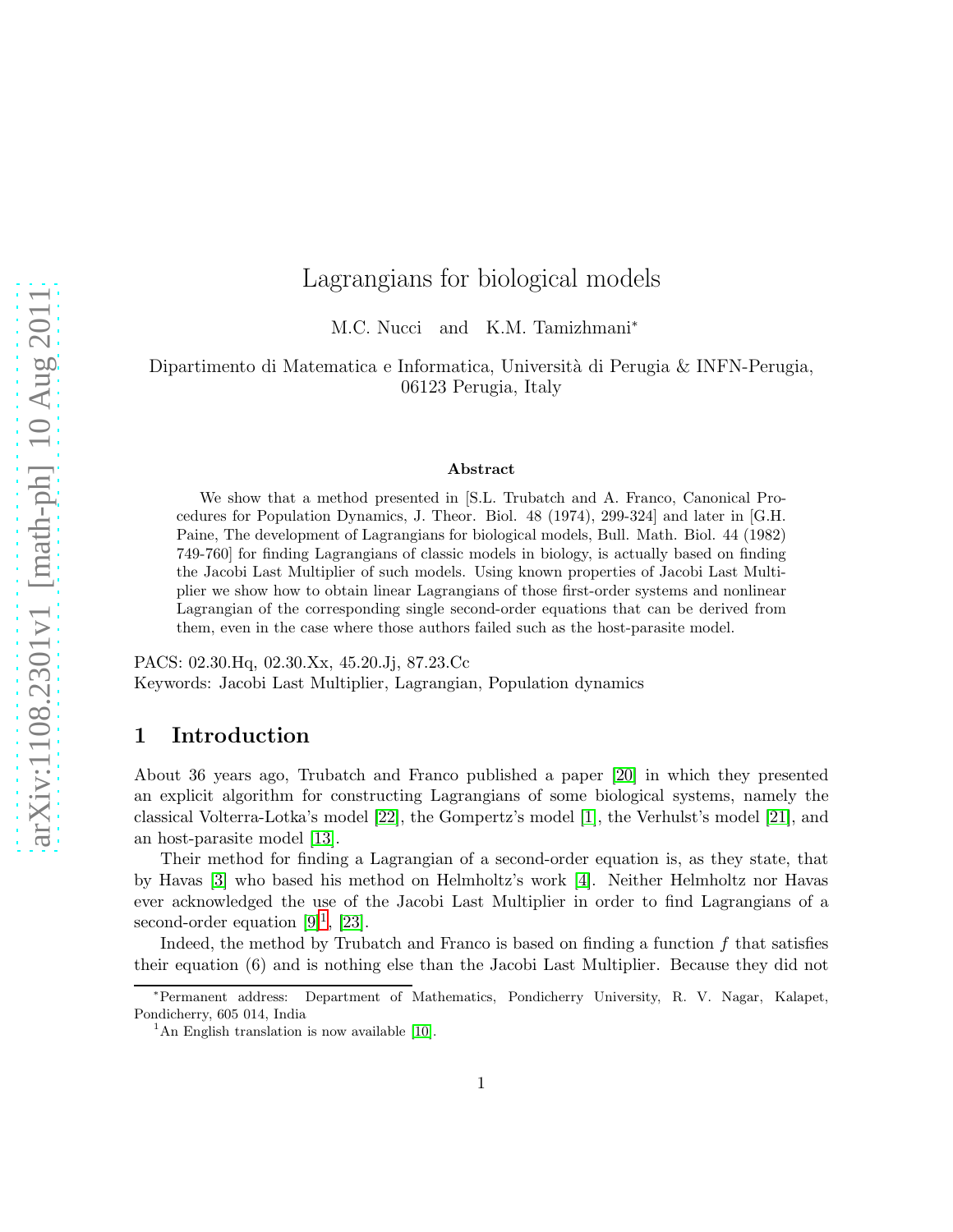know the properties of the Jacobi Last Multiplier they were unable to find a Lagrangian for the host-parasite model. In fact they found just a linear Lagrangian of this model and stated explicitly "In general, there is no relation between the linear Lagrangians of this section and the non-linear ones of the previous section for the same model systems." In this paper we prove that they were wrong.

It is interesting to note that the method by Trubatch and Franco for finding linear Lagrangians is that introduced by Kerner [12]. Again Trubatch and Franco did not realize that their key-function W that satisfies their equation  $(50a)$  is nothing else than the Jacobi Last Multiplier<sup>[2](#page-1-0)</sup>.

Eight years later, Paine [\[18\]](#page-14-5) published a paper on the same subject and based his work on the method introduced by Kerner [12], and cited Helmholtz's work [4] as well. Of course, the method proposed by Paine is based on a function  $q$  that is actually the Jacobi Last Multiplier of the two-dimensional systems that he studies.

Paine posed the following questions: "What are the criteria that a system of ordinary differential equations must satisfy to assure the existence of a Lagrangian?" (omissis) "Does there exist an algorithm that enables one to construct the Lagrangian from the dynamical equations?"

Strange enough, he did not mention the previous work by Trubatch and Franco [\[20\]](#page-14-0). Paine's examples are the Volterra-Lotka's model similar to that studied by Trubatch and Franco [\[20\]](#page-14-0), and two quite trivial linear systems.

In this paper we show that recognizing that the key-function for finding a Lagrangian is the Jacobi Last Multiplier permits to obtain all the results in [\[20\]](#page-14-0) in a simple and complete way and furthermore where Trubatch and Franco fail, namely the model of host-parasite, Jacobi Last Multiplier prevails by yielding a suitable Lagrangian.

The paper is organized in the following way. In the next section we recall the properties of the Jacobi Last Multiplier, its well-known connection with Lagrangians of second-order equations [\[23\]](#page-14-4), and the connection with the Lagrangian of systems of two first order equations: Noether's theorem [\[15\]](#page-14-6) is also presented. In section 3 we apply the method of the Jacobi Last Multiplier to the same systems as given in [\[20\]](#page-14-0), and their equivalent single second-order equation. The last section contains some final remarks.

<span id="page-1-0"></span><sup>2</sup>Actually Havas and Kerner never acknowledged each other work, although, at least once, they were presenting at the same meeting in the same section [\[2\]](#page-13-3) and [\[11\]](#page-13-4).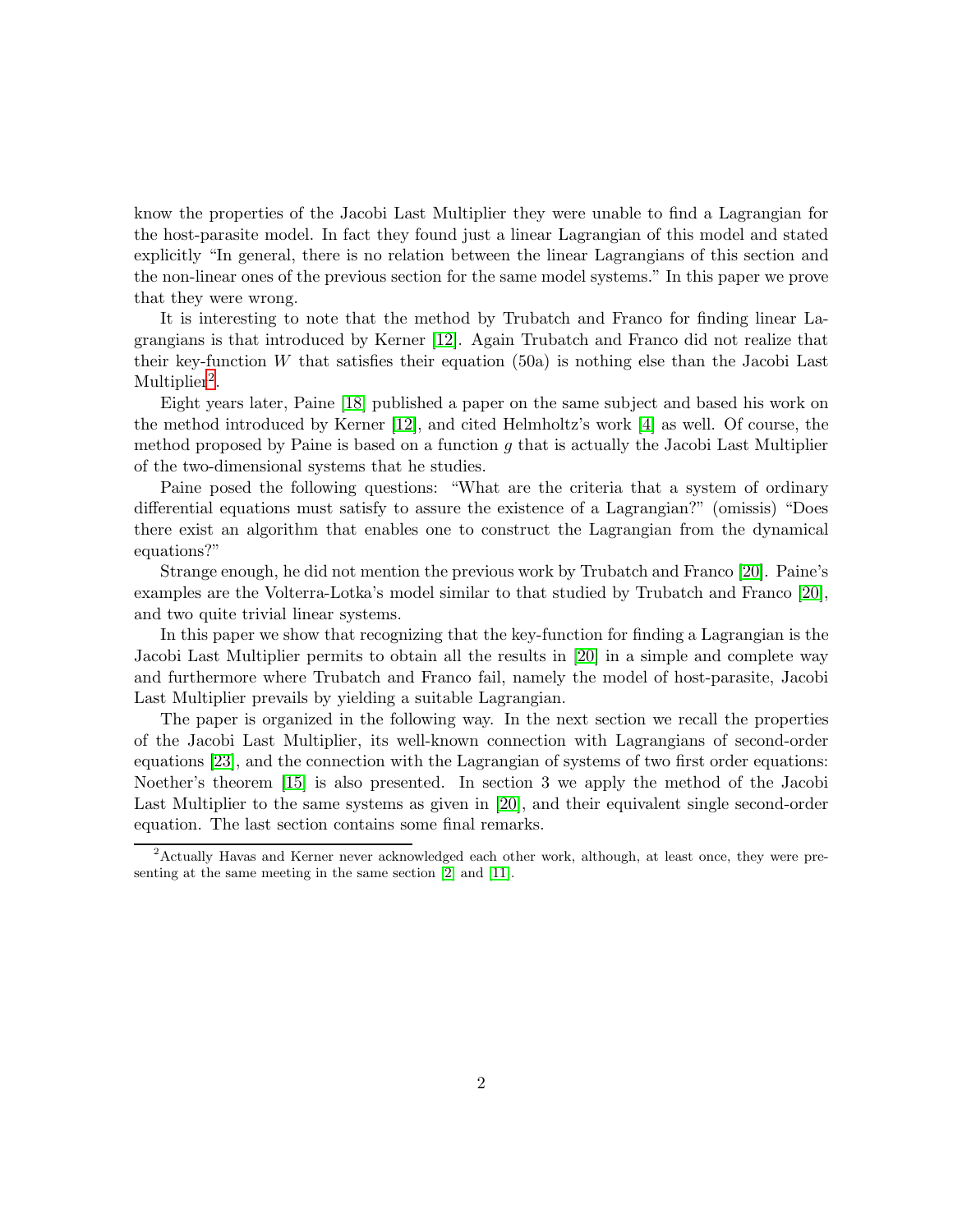# 2 The method by Jacobi

The method of the Jacobi Last Multiplier ([6], [7], [8], [\[9\]](#page-13-1)) provides a means to determine all the solutions of the partial differential equation

<span id="page-2-0"></span>
$$
\mathcal{A}f = \sum_{i=1}^{n} a_i(x_1, \dots, x_n) \frac{\partial f}{\partial x_i} = 0
$$
\n(1)

or its equivalent associated Lagrange's system

<span id="page-2-1"></span>
$$
\frac{x_1}{a_1} = \frac{x_2}{a_2} = \dots = \frac{x_n}{a_n}.
$$
 (2)

In fact, if one knows the Jacobi Last Multiplier and all but one of the solutions, namely  $n-2$ solutions, then the last solution can be obtained by a quadrature. The Jacobi Last Multiplier  $M$  is given by

$$
\frac{\partial(f, \omega_1, \omega_2, \dots, \omega_{n-1})}{\partial(x_1, x_2, \dots, x_n)} = M \mathcal{A} f,\tag{3}
$$

where

$$
\frac{\partial(f, \omega_1, \omega_2, \dots, \omega_{n-1})}{\partial(x_1, x_2, \dots, x_n)} = \det \begin{bmatrix} \frac{\partial f}{\partial x_1} & \cdots & \frac{\partial f}{\partial x_n} \\ \frac{\partial \omega_1}{\partial x_1} & \frac{\partial \omega_1}{\partial x_n} \\ \vdots & \vdots \\ \frac{\partial \omega_{n-1}}{\partial x_1} & \cdots & \frac{\partial \omega_{n-1}}{\partial x_n} \end{bmatrix} = 0
$$
\n(4)

and  $\omega_1, \ldots, \omega_{n-1}$  are  $n-1$  solutions of [\(1\)](#page-2-0) or, equivalently, first integrals of [\(2\)](#page-2-1) independent of each other. This means that M is a function of the variables  $(x_1, \ldots, x_n)$  and depends on the chosen  $n-1$  solutions, in the sense that it varies as they vary. The essential properties of the Jacobi Last Multiplier are:

(a) If one selects a different set of  $n-1$  independent solutions  $\eta_1, \ldots, \eta_{n-1}$  of equation [\(1\)](#page-2-0), then the corresponding last multiplier  $N$  is linked to  $M$  by the relationship:

$$
N = M \frac{\partial(\eta_1, \dots, \eta_{n-1})}{\partial(\omega_1, \dots, \omega_{n-1})}.
$$

(b) Given a non-singular transformation of variables

 $\tau: (x_1, x_2, \ldots, x_n) \longrightarrow (x_1'$  $x'_1, x'_2, \ldots, x'_n$ ),

then the last multiplier  $M'$  of  $A'F = 0$  is given by:

$$
M' = M \frac{\partial(x_1, x_2, \dots, x_n)}{\partial(x'_1, x'_2, \dots, x'_n)},
$$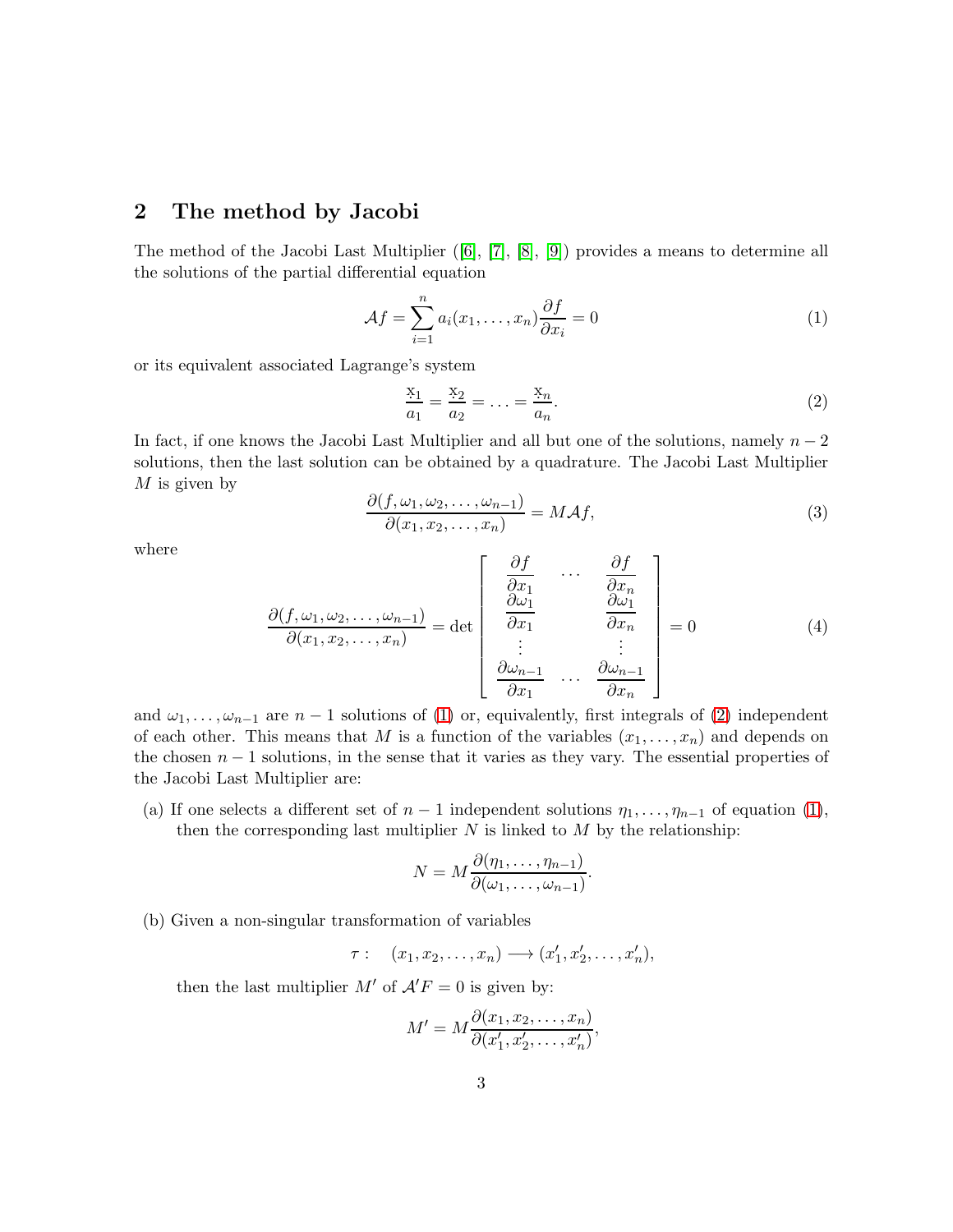where M obviously comes from the  $n-1$  solutions of  $AF = 0$  which correspond to those chosen for  $A'F = 0$  through the inverse transformation  $\tau^{-1}$ .

(c) One can prove that each multiplier M is a solution of the following linear partial differential equation:

<span id="page-3-3"></span>
$$
\sum_{i=1}^{n} \frac{\partial (Ma_i)}{\partial x_i} = 0; \tag{5}
$$

viceversa every solution  $M$  of this equation is a Jacobi Last Multiplier.

(d) If one knows two Jacobi Last Multipliers  $M_1$  and  $M_2$  of equation [\(1\)](#page-2-0), then their ratio is a solution  $\omega$  of [\(1\)](#page-2-0), or, equivalently, a first integral of [\(2\)](#page-2-1). Naturally the ratio may be quite trivial, namely a constant. Viceversa the product of a multiplier  $M_1$  times any solution  $\omega$  yields another last multiplier  $M_2 = M_1 \omega$ .

There is an obvious corollary to the results of Jacobi mentioned above. In the case that there exists a constant multiplier, then any other Jacobi Last Multiplier is a first integral.

Another property of the Jacobi Last Multiplier is its (almost forgotten) relationship with the Lagrangian,  $L = L(t, x, \dot{x})$ , for any second-order equation

<span id="page-3-0"></span>
$$
\ddot{x} = \phi(t, x, \dot{x})\tag{6}
$$

i.e. [\[9\]](#page-13-1) (Lecture 10), [\[23\]](#page-14-4)

$$
M = \frac{\partial^2 L}{\partial \dot{x}^2} \tag{7}
$$

where  $M = M(t, x, \dot{x})$  satisfies the following equation

<span id="page-3-2"></span>
$$
\frac{\mathrm{d}}{\mathrm{d}t}(\log M) + \frac{\partial \phi}{\partial \dot{x}} = 0.
$$
\n(8)

Then equation [\(6\)](#page-3-0) becomes the Euler-Lagrangian equation:

<span id="page-3-1"></span>
$$
-\frac{\mathrm{d}}{\mathrm{d}t}\left(\frac{\partial L}{\partial \dot{x}}\right) + \frac{\partial L}{\partial x} = 0.
$$
\n(9)

The proof is given by taking the derivative of [\(9\)](#page-3-1) by  $\dot{x}$  and showing that this yields [\(8\)](#page-3-2). If one knows a Jacobi Last Multiplier, then  $L$  can be obtained by a double integration, i.e.:

<span id="page-3-4"></span>
$$
L = \int \left( \int M \, \mathrm{d}\dot{x} \right) \, \mathrm{d}\dot{x} + \ell_1(t, x)\dot{x} + \ell_2(t, x), \tag{10}
$$

where  $\ell_1$  and  $\ell_2$  are functions of t and x which have to satisfy a single partial differential equation related to [\(6\)](#page-3-0) [\[17\]](#page-14-7). As it was shown in [17],  $\ell_1, \ell_2$  are related to the gauge function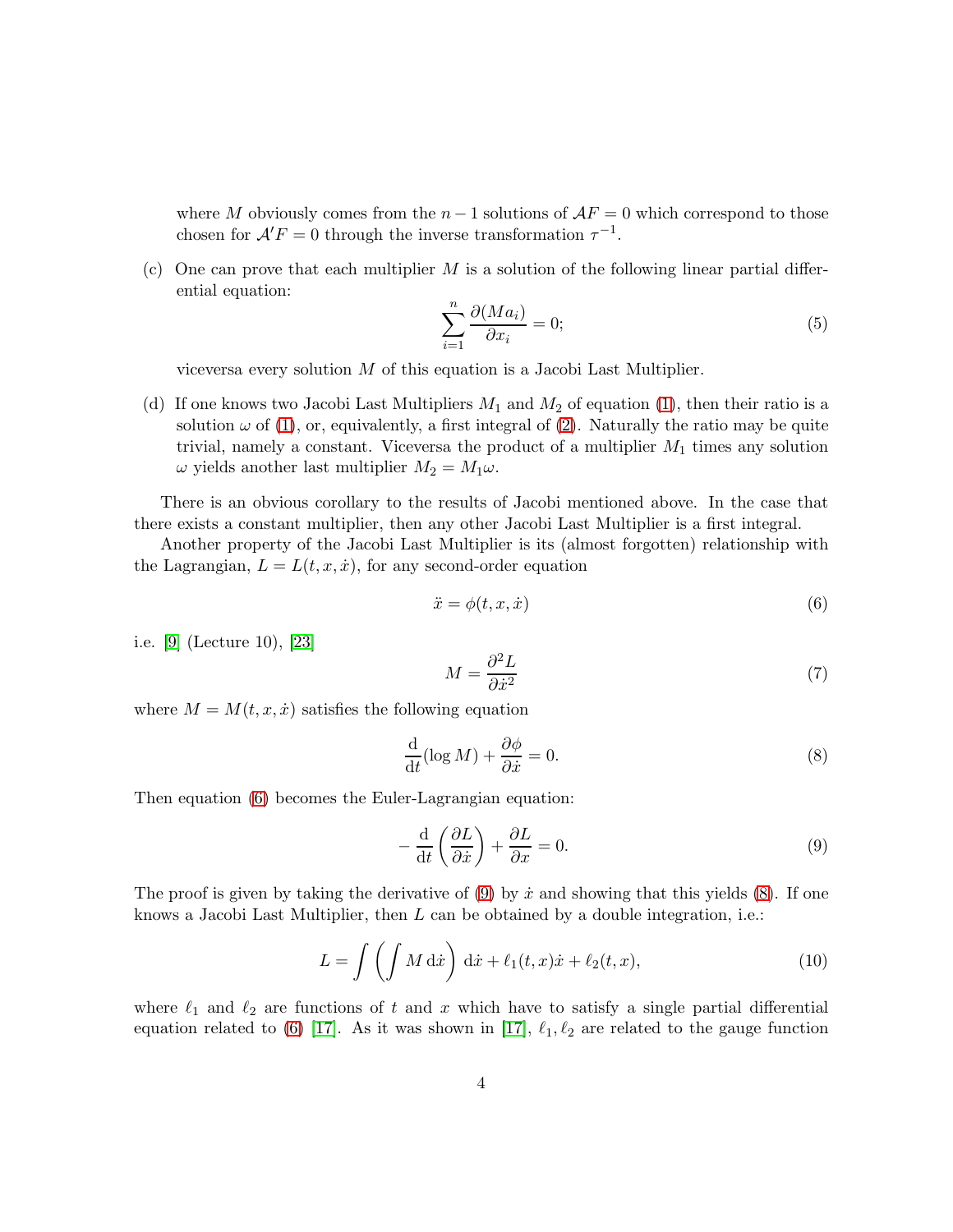$F = F(t, x)$ . In fact, we may assume

$$
\ell_1 = \frac{\partial F}{\partial x} \n\ell_2 = \frac{\partial F}{\partial t} + \ell_3(t, x)
$$
\n(11)

where  $\ell_3$  has to satisfy the mentioned partial differential equation and F is obviously arbitrary.

In [\[20\]](#page-14-0) it was shown that a system of two first-order ordinary differential equations

<span id="page-4-2"></span>
$$
\dot{u}_1 = \phi_1(t, u_1, u_2) \n\dot{u}_2 = \phi_2(t, u_1, u_2)
$$
\n(12)

always admits a linear Lagrangian of the form

$$
L = U_1(t, u_1, u_2)\dot{u}_1 + U_2(t, u_1, u_2)\dot{u}_2 - V(t, u_1, u_2). \tag{13}
$$

The key is a function  $W$  such that<sup>[3](#page-4-0)</sup>

$$
W = -\frac{\partial U_1}{\partial u_2} = \frac{\partial U_2}{\partial u_1} \tag{14}
$$

and

<span id="page-4-1"></span>
$$
\frac{\mathrm{d}}{\mathrm{d}t}(\log W) + \frac{\partial \phi_1}{\partial u_1} + \frac{\partial \phi_2}{\partial u_2} = 0.
$$
\n(15)

It is obvious that equation [\(15\)](#page-4-1) is the equation [\(5\)](#page-3-3) of the Jacobi Last Multiplier for system [\(12\)](#page-4-2). Therefore once a Jacobi Last Multiplier  $M(t, u_1, u_2)$  has been found, then a Lagrangian of system [\(12\)](#page-4-2) can be obtained by two integrations, i.e.:

<span id="page-4-4"></span>
$$
L = \left(\int M du_1\right) \dot{u}_2 - \left(\int M du_2\right) \dot{u}_1 + g(t, u_1, u_2) + \frac{d}{dt} G(t, u_1, u_2),\tag{16}
$$

where  $g(t, u_1, u_2)$  satisfies two linear differential equations of first order that can be always integrated, and  $G(t, u_1, u_2)$  is the arbitrary gauge function<sup>[4](#page-4-3)</sup> that should be taken into consideration in order to correctly apply Noether's theorem [\[15\]](#page-14-6). If a Noether's symmetry

$$
\Gamma = \xi(t, u_1, u_2)\partial_t + \eta_1(t, u_1, u_2)\partial_{u_1} + \eta_2(t, u_1, u_2)\partial_{u_2}
$$
\n(17)

exists for the Lagrangian L in  $(16)$  then a first integral of system  $(12)$  is

<span id="page-4-5"></span>
$$
-\xi L - \frac{\partial L}{\partial \dot{u}_1}(\eta_1 - \xi \dot{u}_1) - \frac{\partial L}{\partial \dot{u}_2}(\eta_2 - \xi \dot{u}_2) + G(t, u_1, u_2). \tag{18}
$$

We underline that  $\dot{u}_1$  and  $\dot{u}_2$  always disappear from the expression of the first integral [\(18\)](#page-4-5) thanks to the linearity of the Lagrangian [\(16\)](#page-4-4) and formula [\(16\)](#page-4-4).

<sup>&</sup>lt;sup>3</sup>In [\[20\]](#page-14-0) this formula contains an inessential multiplicative constant, namely the integer 2.

<span id="page-4-3"></span><span id="page-4-0"></span><sup>&</sup>lt;sup>4</sup>The gauge function was not taken into consideration in [\[20\]](#page-14-0).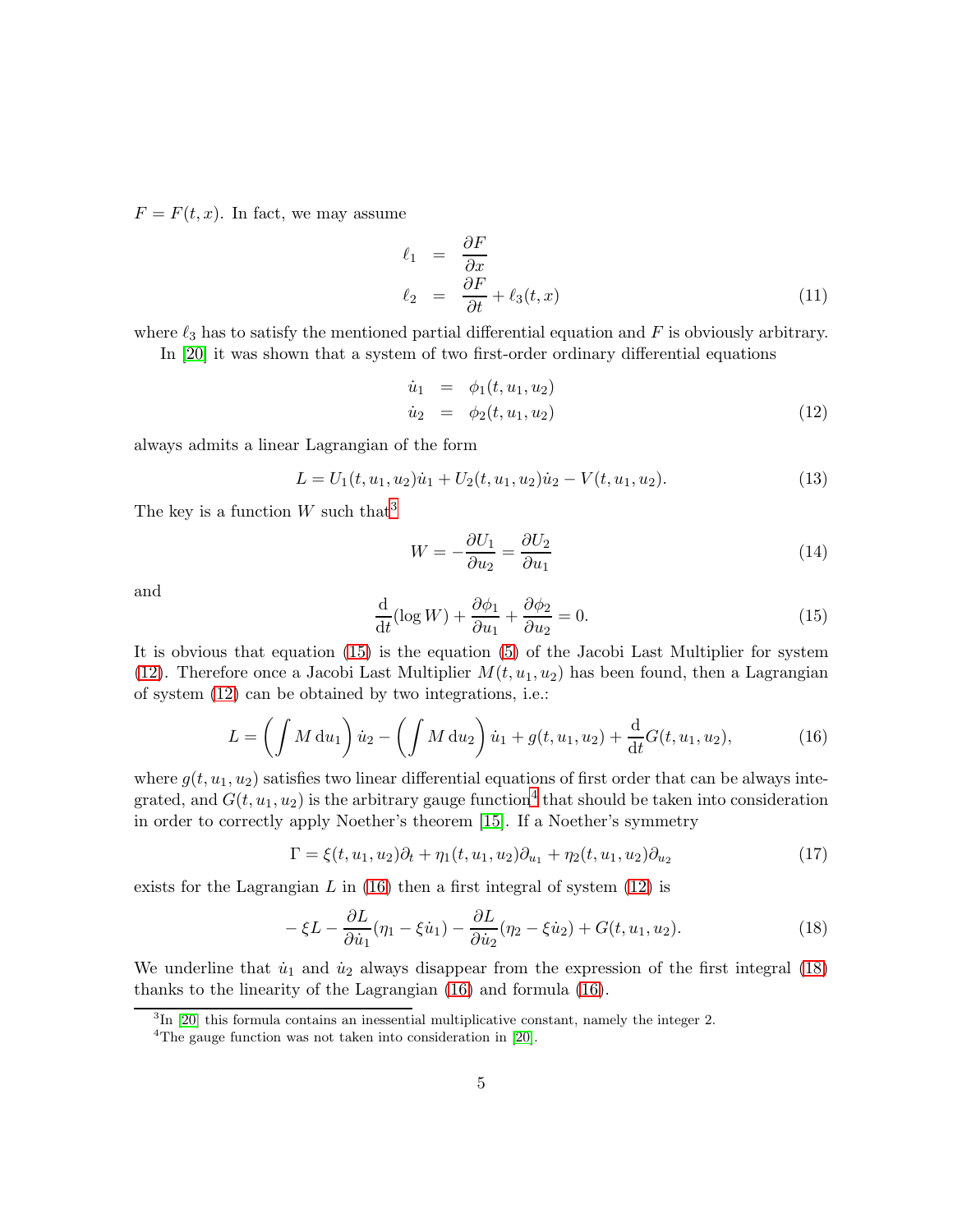# 3 Some biological examples from [\[20\]](#page-14-0)

### 3.1 Volterra-Lotka's model

The Volterra-Lotka's model considered in [\[20\]](#page-14-0) is the following:

<span id="page-5-0"></span>
$$
\begin{array}{rcl}\n\dot{w}_1 & = & w_1(a + bw_2) \\
\dot{w}_2 & = & w_2(A + Bw_1).\n\end{array} \tag{19}
$$

In order to simplify system [\(19\)](#page-5-0) we follow [\[20\]](#page-14-0) and introduce the change of variables

<span id="page-5-2"></span>
$$
w_1 = \exp(r_1), \qquad w_2 = \exp(r_2) \tag{20}
$$

and then system [\(19\)](#page-5-0) becomes

<span id="page-5-1"></span>
$$
\dot{r}_1 = b \exp(r_2) + a \n\dot{r}_2 = B \exp(r_1) + A.
$$
\n(21)

An obvious Jacobi Last Multiplier of this system is a constant, say 1, and consequently by means of [\(16\)](#page-4-4) a linear Lagrangian of system [\(21\)](#page-5-1) is

$$
L_{[r]} = r_1 \dot{r}_2 - r_2 \dot{r}_1 + 2(-B \exp(r_1) + b \exp(r_2) - Ar_1 + ar_2) + \frac{d}{dt} G(t, r_1, r_2)
$$
 (22)

which (minus the gauge function  $G$ ) was found in [\[20\]](#page-14-0). Moreover we can derive a Jacobi Last Multiplier for the Volterra-Lotka system [\(19\)](#page-5-0) by using property (b). In fact we have to calculate the Jacobian of the transformation [\(20\)](#page-5-2) between  $(w_1, w_2)$  and  $(r_1, r_2)$  and this yields a Jacobi Last Multiplier of system [\(19\)](#page-5-0), i.e.

$$
M_{[w]} = M_{[r]} \frac{\partial(r_1, r_2)}{\partial(w_1, w_2)} = \begin{vmatrix} \frac{1}{w_1} & 0\\ 0 & \frac{1}{w_2} \end{vmatrix} = \frac{1}{w_1 w_2}.
$$
 (23)

Finally, formula [\(16\)](#page-4-4) yields a linear Lagrangian of system [\(19\)](#page-5-0)

<span id="page-5-3"></span>
$$
L_{[w]} = \log(w_1)\frac{\dot{w}_2}{w_2} - \log(w_2)\frac{\dot{w}_1}{w_1} + 2(-A\log(w_1) + a\log(w_2) - Bw_1 + bw_2) + \frac{d}{dt}G(t, w_1, w_2).
$$
 (24)

This Lagrangian was not obtained in [\[20\]](#page-14-0). We note that [\(19\)](#page-5-0) is autonomous and therefore invariant under time translation, namely  $\partial_t$ . It is easy to show that the Lagrangian  $L_{[w]}$  in [\(24\)](#page-5-3) yields a time-invariant first integral through Noether's theorem [\[15\]](#page-14-6), i.e.:

$$
-L_{[w]} + \dot{w}_1 \frac{\partial L_{[w]}}{\partial \dot{w}_1} + \dot{w}_2 \frac{\partial L_{[w]}}{\partial \dot{w}_2} = A \log(w_1) - a \log(w_2) + Bw_1 - bw_2 = const
$$
 (25)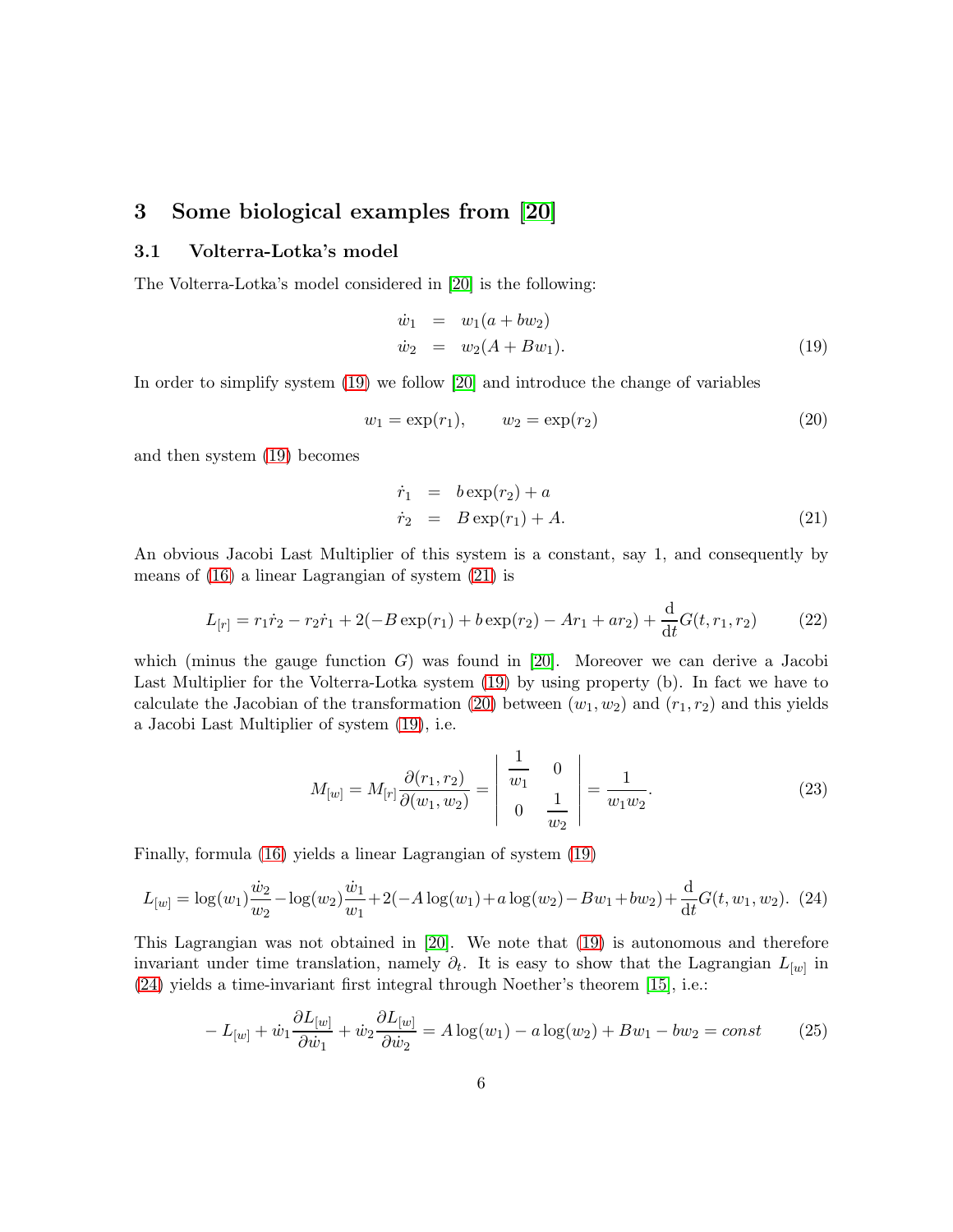Following [\[20\]](#page-14-0) we can transform system [\(21\)](#page-5-1) into an equivalent second-order ordinary differential equation by eliminating, say,  $r_1$ . In fact from the second equation in [\(21\)](#page-5-1) one gets

<span id="page-6-1"></span>
$$
r_1 = \log\left(\frac{\dot{r}_2 - A}{B}\right),\tag{26}
$$

and the equivalent second-order equation in  $r_2$  is the following

<span id="page-6-0"></span>
$$
\ddot{r}_2 = -\left(b \exp(r_2) + a\right)(A - \dot{r}_2). \tag{27}
$$

A Jacobi Last Multiplier for this equation has to satisfy equation [\(8\)](#page-3-2), i.e.:

$$
\frac{\mathrm{d}}{\mathrm{d}t}(\log M) + b \exp(r_2) + a = 0 \tag{28}
$$

namely

$$
\frac{\mathrm{d}}{\mathrm{d}t}(\log M) + \dot{r}_1 = 0,\tag{29}
$$

by taking into account the first equation in [\(21\)](#page-5-1), and consequently we get the following Jacobi Last Multiplier for equation [\(27\)](#page-6-0):

<span id="page-6-3"></span>
$$
M_1 = \exp(-r_1) = \frac{B}{\dot{r}_2 - A},\tag{30}
$$

the last equality thanks to [\(26\)](#page-6-1). Then a Lagrangian can be obtained by a double integration as in [\(10\)](#page-3-4), i.e.

<span id="page-6-2"></span>
$$
L_1 = B((\dot{r}_2 - A)\log(A - \dot{r}_2) - \dot{r}_2 + b\exp(r_2) + ar_2) + \frac{d}{dt}F(t, r_2).
$$
 (31)

The same Lagrangian (minus the gauge function  $F$ ) was obtained in [\[20\]](#page-14-0). In order to show the power of the Jacobi's method we derive at least another Lagrangian for equation [\(27\)](#page-6-0).

We note that  $(27)$  is autonomous and therefore invariant under time translation. It is easy to show that the Lagrangian  $L_1$  in [\(31\)](#page-6-2) yields a time-invariant first integral, through Noether's theorem  $[15]$ , i.e.:

<span id="page-6-4"></span>
$$
I_1 = -ar_2 + \dot{r}_2 + A\log(A - \dot{r}_2) - b\exp(r_2) = const \tag{32}
$$

As a consequence of the property (d) of the Jacobi last multiplier, the product of a Jacobi last multiplier  $M_1$  as in [\(30\)](#page-6-3) and a first integral  $I_1$  as in [\(32\)](#page-6-4) of equation [\(27\)](#page-6-0) yields another Jacobi last multiplier, i.e.

<span id="page-6-5"></span>
$$
M_2 = M_1 I_1 = \frac{B}{A - \dot{r}_2} \Big( a r_2 - \dot{r}_2 - A \log(A - \dot{r}_2) + b \exp(r_2) \Big)
$$
(33)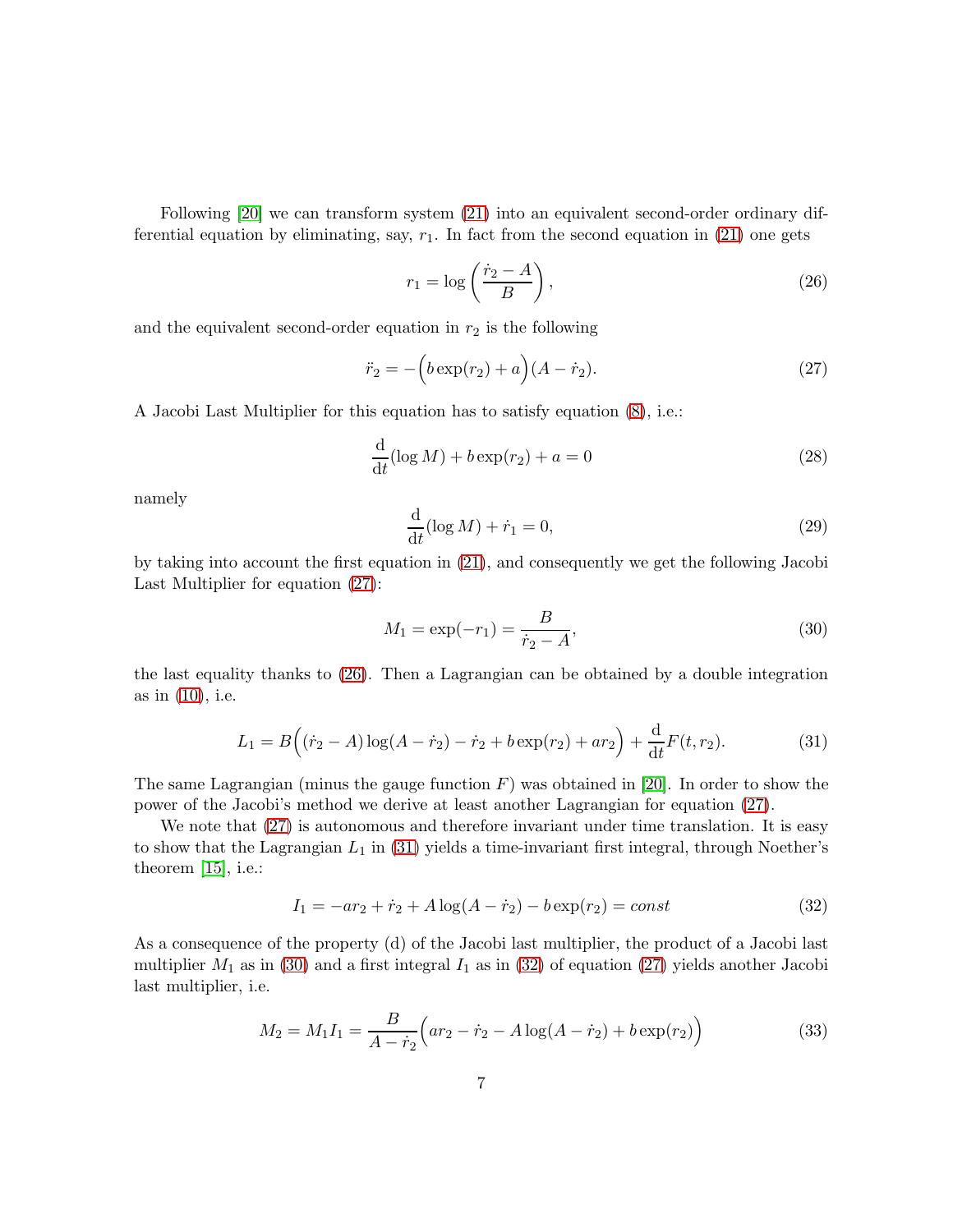and therefore we can obtain a second Lagrangian of equation [\(27\)](#page-6-0), i.e.

$$
L_2 = -\frac{B}{2} \Big( (A \log(A - \dot{r}_2) - 2ar_2) (A - \dot{r}_2) \log(A - \dot{r}_2) - (2ar_2 + \dot{r}_2)\dot{r}_2 - 2b \exp(r_2) ((A - \dot{r}_2) \log(A - \dot{r}_2) + \dot{r}_2) + b^2 \exp(2r_2) + 2abr_2 \exp(r_2) + a^2r_2^2 \Big) + \frac{d}{dt} F(t, r_2)
$$
(34)

This Lagrangian yields another time invariant first integral which is just the square of  $I_1$  in [\(32\)](#page-6-4).

We can keep using property (d) to derive more and more Jacobi last multipliers and therefore Lagrangians of equation [\(27\)](#page-6-0). In fact other Jacobi last multipliers can be obtained by simply taking any function of the first integral  $I_1$  in [\(32\)](#page-6-4) and multiplying it for either  $M_1$  in [\(30\)](#page-6-3) or  $M_2$  in [\(33\)](#page-6-5), and so on ad libitum.

### 3.2 Gompertz's model

The Gompertz's model considered in [\[20\]](#page-14-0) is the following<sup>[5](#page-7-0)</sup>:

<span id="page-7-1"></span>
$$
\dot{w}_1 = w_1 \left( A \log \left( \frac{w_1}{m_1} \right) + B w_2 \right)
$$
  
\n
$$
\dot{w}_2 = w_2 \left( a \log \left( \frac{w_2}{m_2} \right) + b w_1 \right).
$$
\n(35)

In order to simplify system [\(35\)](#page-7-1) we follow [\[20\]](#page-14-0) and introduce the change of variables

<span id="page-7-3"></span>
$$
w_1 = m_1 \exp(r_1), \qquad w_2 = m_2 \exp(r_2) \tag{36}
$$

and then system [\(35\)](#page-7-1) becomes

<span id="page-7-4"></span>
$$
\dot{r}_1 = m_2 B \exp(r_2) + Ar_1 \n\dot{r}_2 = m_1 b \exp(r_1) + ar_2.
$$
\n(37)

It is easy to derive a Jacobi Last Multiplier for this system from [\(5\)](#page-3-3), i.e.

<span id="page-7-2"></span>
$$
\frac{\mathrm{d}}{\mathrm{d}t}\log\left(M_{[r]}\right) = -(a+A) \Longrightarrow M_{[r]} = \exp[-(a+A)t] \tag{38}
$$

and therefore the following Lagrangian

$$
L_{[r]} = \exp[-(a+A)t][r_1\dot{r}_2 - r_2\dot{r}_1 - 2m_1b\exp(r_1) + 2m_2B\exp(r_2) + (A-a)r_1r_2] + \frac{d}{dt}G(t, r_1, r_2),
$$
\n(39)

<span id="page-7-0"></span><sup>5</sup> In [\[20\]](#page-14-0) some parentheses are missing: an obvious missprint.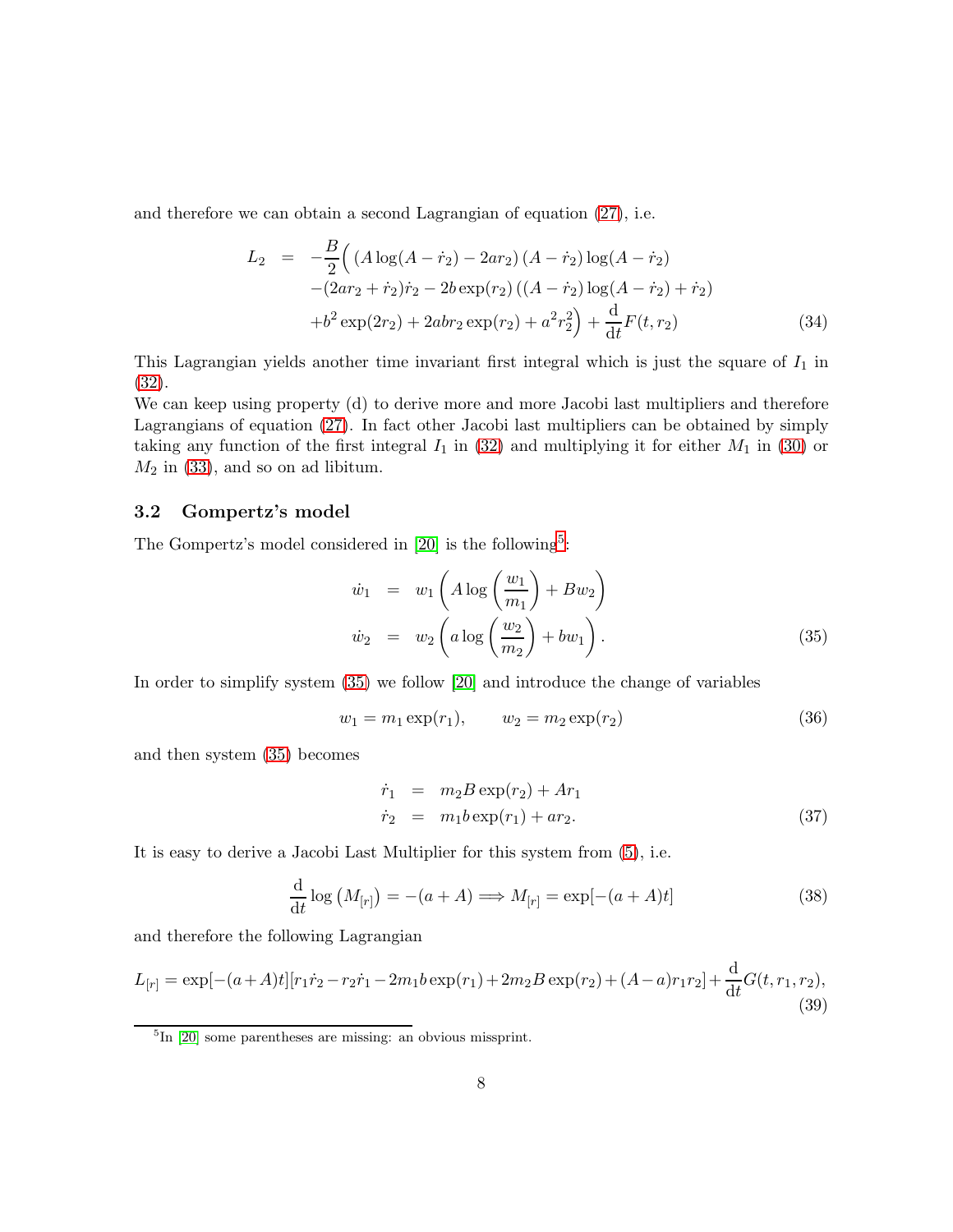which (minus the gauge function  $G$ ) was found in [\[20\]](#page-14-0). Then, property (b) yields a Jacobi Last Multiplier for the Gompertz's system [\(35\)](#page-7-1). The product of  $M_{[r]}$  in [\(38\)](#page-7-2) with the Jacobian of the transformation [\(36\)](#page-7-3) between  $(w_1, w_2)$  and  $(r_1, r_2)$  yields the following Jacobi Last Multiplier of system [\(35\)](#page-7-1), i.e.

$$
M_{[w]} = M_{[r]} \frac{\partial(r_1, r_2)}{\partial(w_1, w_2)} = \exp[-(a+A)t] \begin{vmatrix} \frac{1}{w_1} & 0\\ 0 & \frac{1}{w_2} \end{vmatrix} = \exp[-(a+A)t] \frac{1}{w_1 w_2}, \quad (40)
$$

and consequently a Lagrangian of the original system [\(35\)](#page-7-1)

$$
L_{[w]} = \exp[-(a+A)t] \left[ \log(w_1) \frac{\dot{w}_2}{w_2} - \log(w_2) \frac{\dot{w}_1}{w_1} - 2a \log \left( \frac{w_2}{m_2} \right) \log(w_1) + 2Bw_2 - 2bw_1 + 2A \log \left( \frac{w_1}{m_1} \right) \log(w_2) - (A - a) \log(w_1) \log(w_2) \right] + \frac{d}{dt} G(t, w_1, w_2). (41)
$$

This Lagrangian was not obtained in [\[20\]](#page-14-0).

We can transform system [\(37\)](#page-7-4) into an equivalent second-order ordinary differential equation by eliminating, say,  $r_2$ . In fact from the second equation in  $(37)$  one gets

<span id="page-8-0"></span>
$$
r_2 = \log\left(\frac{\dot{r}_1 - Ar_1}{Bm_2}\right),\tag{42}
$$

and the equivalent second-order equation in  $r_2$  is the following

<span id="page-8-1"></span>
$$
\ddot{r}_1 = \left(bm_1 \exp(r_1) + a \log\left(\frac{\dot{r}_1 - Ar_1}{Bm_2}\right)\right)(\dot{r}_1 - Ar_1) + A\dot{r}_1.
$$
\n(43)

Using property (b) a Jacobi Last Multiplier for this equation can be obtained. In fact we have to calculate the Jacobian of the transformation between  $(r_1, r_2)$  and  $(r_1, \dot{r}_1)$ , namely [\(42\)](#page-8-0) and this yields a Jacobi Last Multiplier of equation  $(43)$ , i.e.<sup>[6](#page-8-2)</sup>

$$
M_1 = M_{[r]} \frac{\partial(r_1, r_2)}{\partial(r_1, \dot{r}_1)} = \exp[-(a+A)t] \frac{1}{\dot{r}_1 - Ar_1}.
$$
\n(44)

Then a Lagrangian can be obtained by a double integration as in [\(10\)](#page-3-4), i.e.

$$
L_1 = \exp[-(a+A)t] \Big( (\dot{r}_1 - Ar_1) \log(\dot{r}_1 - Ar_1) + m_1 b \exp(r_1) - ar_1 \log(Bm_2) - ar_1 \Big) + \frac{d}{dt} F(t, r_1).
$$
\n(45)

The same Lagrangian (minus the gauge function  $F$ ) was obtained in [\[20\]](#page-14-0).

<span id="page-8-2"></span> $6$ Of course, we do not consider any multiplicative constants because they are inessential.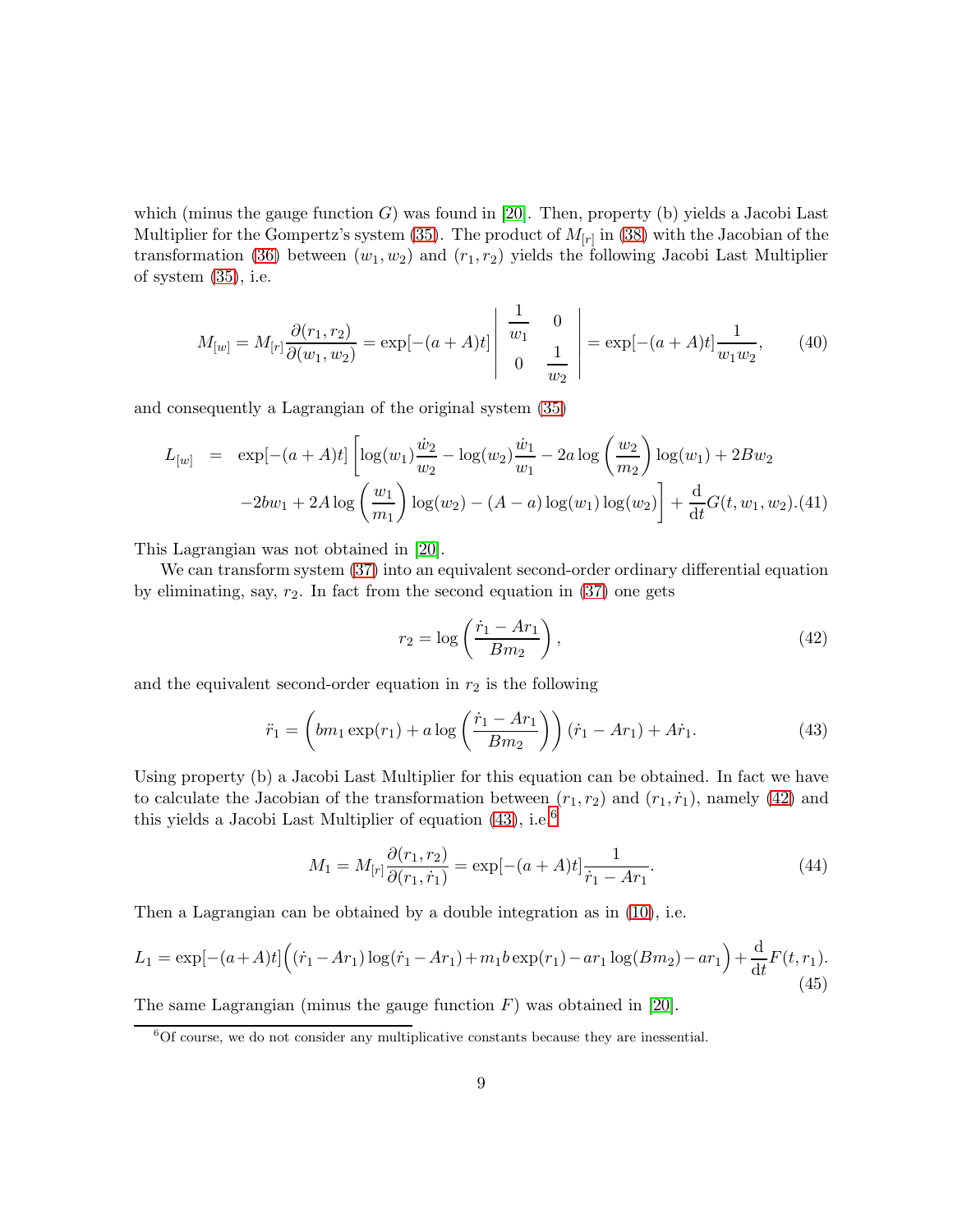#### 3.3 Verhulst's model

The Verhulst's model considered in [\[20\]](#page-14-0) is the following:

<span id="page-9-1"></span>
$$
\begin{array}{rcl}\n\dot{w}_1 & = & w_1(A + Bw_1 + f_1w_2) \\
\dot{w}_2 & = & w_2(a + bw_2 + f_2w_1).\n\end{array} \tag{46}
$$

In order to derive a Jacobi Last Multiplier for this system from [\(5\)](#page-3-3), i.e.

<span id="page-9-0"></span>
$$
\frac{\mathrm{d}}{\mathrm{d}t}\log\left(M_{[w]}\right) + (2B + f_2)w_1 + (2b + f_1)w_2 + a + A = 0\tag{47}
$$

we assume that  $M_{[w]}$  has the following form:

$$
M_{[w]} = w_1^{b_1} w_2^{b_2} \exp(b_3 t), \tag{48}
$$

where  $b_i$ ,  $(i = 1, 2, 3)$  are constants to be determined. Replacing this  $M_{[w]}$  into [\(47\)](#page-9-0) yields

$$
b_1 = \frac{-2Bb + bf_2 + f_1f_2}{Bb - f_1f_2} \tag{49}
$$

$$
b_2 = \frac{-2Bb + Bf_1 + f_1f_2}{Bb - f_1f_2} \tag{50}
$$

$$
b_3 = \frac{ABb - Abf_2 + aBb - aBf_1}{Bb - f_1f_2}, \tag{51}
$$

if  $Bb - f_1f_2 \neq 0$ , and therefore if no condition is imposed on the parameters in Verhulst's model. Consequently a Lagrangian of system [\(46\)](#page-9-1) is

$$
L_{[w]} = \exp(b_3 t) \left( w_2^{b_2} w_1^{b_1+1} \frac{\dot{w}_2}{b_1+1} - w_2^{b_2+1} w_1^{b_1} \frac{\dot{w}_1}{b_2+1} - w_2^{b_2+1} w_1^{b_1+1} \left( 2 \frac{f_2 w_1}{b_1+2} + 2 \frac{b w_2}{b_1+1} + \frac{2a(b_2+1)+b_3}{(b_1+1)(b_2+1)} \right) \right) + \frac{d}{dt} G(t, w_1, w_2)
$$
(52)

that was not obtained in [\[20\]](#page-14-0).

We follow [\[20\]](#page-14-0) and introduce the change of variables<sup>[7](#page-9-2)</sup>

$$
w_1 = \exp(r_1), \qquad w_2 = \exp(r_2) \tag{53}
$$

and then system [\(46\)](#page-9-1) becomes

<span id="page-9-3"></span>
$$
\dot{r}_1 = A + B \exp(r_1) + f_1 \exp(r_2) \n\dot{r}_2 = a + b \exp(r_2) + f_2 \exp(r_1).
$$
\n(54)

<span id="page-9-2"></span><sup>&</sup>lt;sup>7</sup>It is not clear the reason of this change of variables that was performed in [\[20\]](#page-14-0).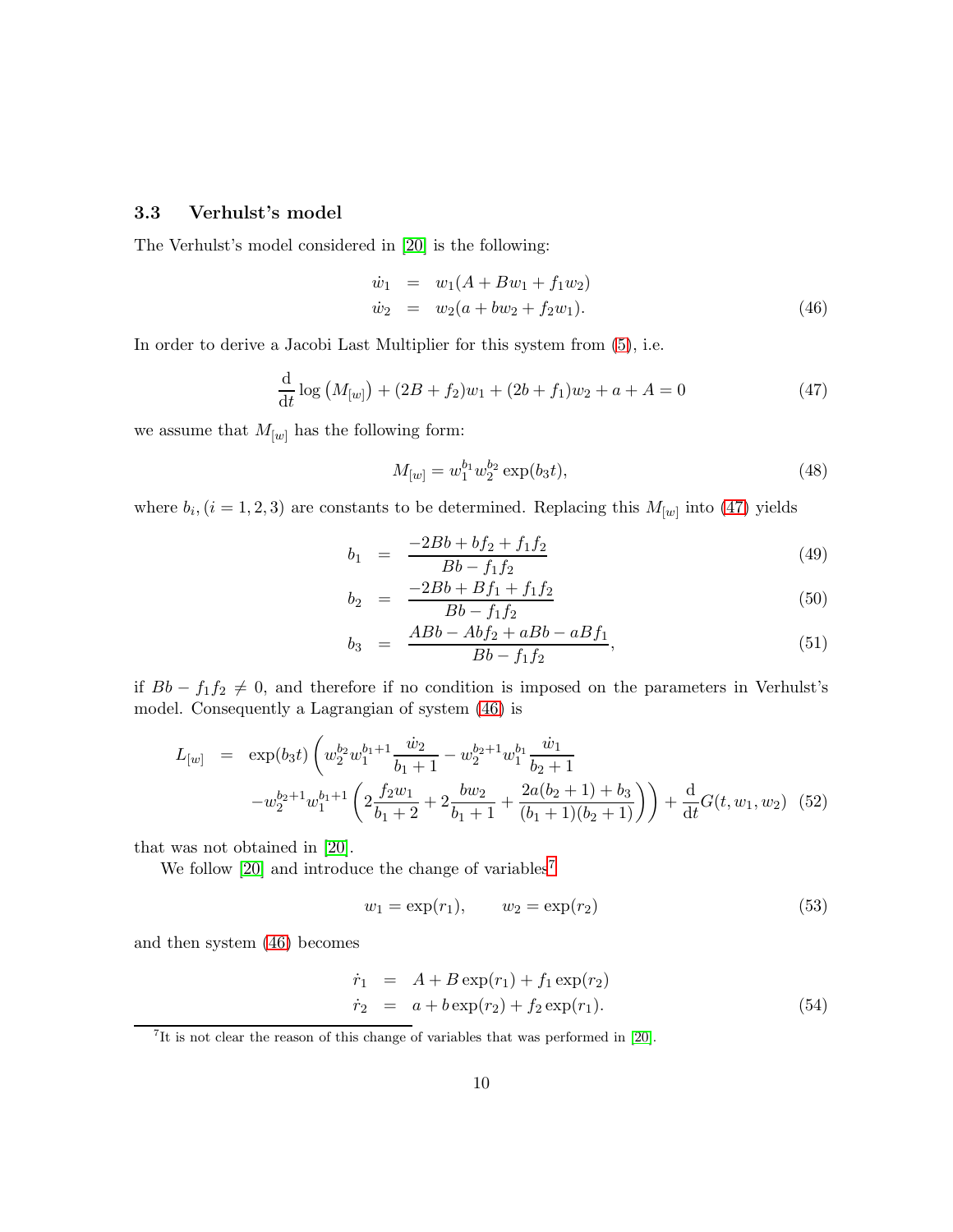We can transform this system into an equivalent second-order ordinary differential equation by eliminating, say,  $r_2$ . In fact from the second equation in  $(54)$  one gets

$$
r_2 = \log\left(\frac{\dot{r}_1 - B\exp(r_1) - A}{f_1}\right),\tag{55}
$$

and the equivalent second-order equation in  $r_1$  is the following

<span id="page-10-0"></span>
$$
\ddot{r}_1 = \frac{1}{f_1} \Big[ \left( af_1 + b\dot{r}_1 \right) \dot{r}_1 + A^2 b + B \exp(2r_1)(Bb - f_1 f_2) - A(af_1 + 2b\dot{r}_1) - \exp(r_1) \Big( f_1 \left( aB - f_2 \dot{r}_1 \right) + B(2b - f_1)\dot{r}_1 - A(2bB - f_1 f_2) \Big) \Big]. \tag{56}
$$

Using property (b) a Jacobi Last Multiplier for this equation can be obtained. In fact we have to calculate the Jacobian of the transformation between  $(w_1, w_2)$  and  $(r_1, \dot{r}_1)$ , and this yields a Jacobi Last Multiplier of equation  $(56)$ , i.e.<sup>[8](#page-10-1)</sup>

$$
M_1 = M_{[w]} \frac{\partial(w_1, w_2)}{\partial(r_1, r_1)} = \exp(b_1 r_1 + b_3 t) [\dot{r}_1 - A - B \exp(r_1)]^{b_2} (b_2 + 2)(b_2 + 1). \tag{57}
$$

Then a Lagrangian can be obtained by a double integration as in [\(10\)](#page-3-4), i.e.

$$
L_1 = \exp(b_1 r_1) \exp(b_3 t) [\dot{r}_1 - A - B \exp(r_1)]^{b_2 + 2} + \frac{d}{dt} F(t, r_1).
$$
 (58)

The same Lagrangian (minus the gauge function  $F$ ) was obtained in [\[20\]](#page-14-0). Since a Jacobi Last Multiplier of system [\(54\)](#page-9-3) is

$$
M_{[r]} = M_{[w]} \frac{\partial(w_1, w_2)}{\partial(r_1, r_2)} = \exp[(b_1 + 1)r_1 + (b_2 + 1)r_2 + b_3t],\tag{59}
$$

analogously a Lagrangian of system [\(54\)](#page-9-3) is

$$
L_{[r]} = \exp((b_1 + 1)r_1 + (b_2 + 1)r_2 + b_3t) \left(\frac{\dot{r}_2}{b_1 + 1} - \frac{\dot{r}_1}{b_2 + 1}\right)
$$

$$
-\left(2\frac{f_2 \exp(r_1)}{b_1 + 2} + 2\frac{b \exp(r_2)}{b_1 + 1} + \frac{2a(b_2 + 1) + b_3}{(b_1 + 1)(b_2 + 1)}\right) + \frac{d}{dt}G(t, r_1, r_2).
$$
(60)

This Lagrangian (minus the gauge function  $G$ ) was also obtained in [\[20\]](#page-14-0).

<span id="page-10-1"></span><sup>8</sup>Of course, we do not consider any multiplicative constants because they are inessential.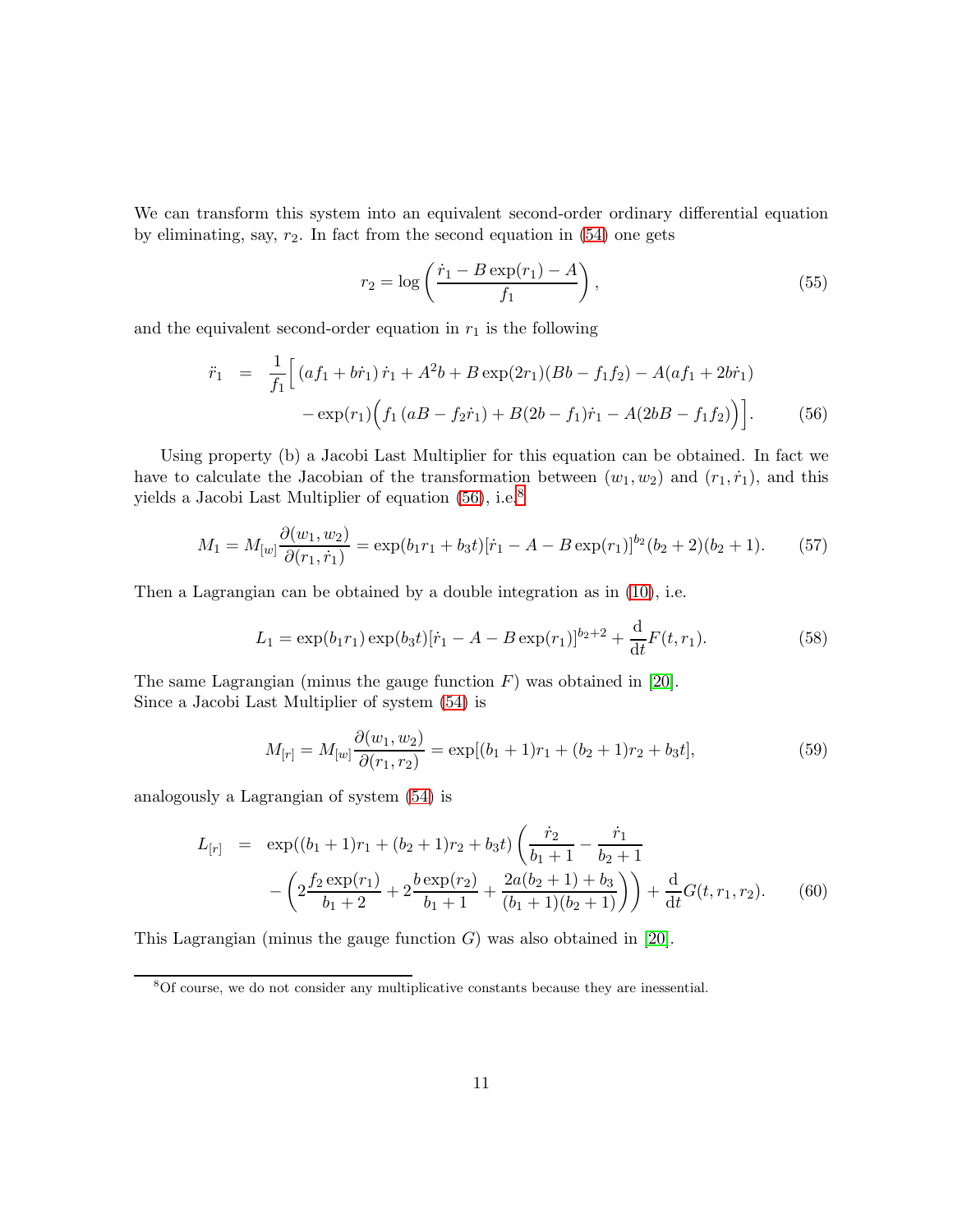#### 3.4 Host-Parasite model

As stated in [\[20\]](#page-14-0), "a simple mathematical model which describes the interaction between a host and its parasite and which takes into account the non-linear effects of the host population size on the growth rate of the parasite population is given by the equations [\[13\]](#page-14-3)"

<span id="page-11-1"></span>
$$
\dot{w}_1 = (a - bw_2)w_1 \n\dot{w}_2 = \left(A - B\frac{w_2}{w_1}\right)w_2.
$$
\n(61)

As in the previous example it is easy to derive that a Jacobi Last Multiplier is

$$
M_{[w]} = \frac{\exp(At)}{w_1 w_2^2},\tag{62}
$$

and consequently a Lagrangian of system [\(65\)](#page-11-0)

$$
L_{[w]} = \exp[At] \left[ \log(w_1) \frac{\dot{w}_2}{w_2^2} + \frac{\dot{w}_1}{w_1 w_2} - 2 \frac{a}{w_2} - 2 \frac{B}{w_1} - \log(w_1) \frac{A}{w_2} - 2b \log(w_2) \right] + \frac{d}{dt} G(t, w_1, w_2).
$$
 (63)

This Lagrangian was obtained in [\[20\]](#page-14-0).

In order to simplify system  $(61)$  we introduce the change of variables<sup>[9](#page-11-2)</sup>

$$
w_1 = r_1 \exp(at), \qquad w_2 = r_2 \exp(At) \tag{64}
$$

and then system [\(61\)](#page-11-1) becomes

<span id="page-11-0"></span>
$$
\dot{r}_1 = -b \exp(At) r_1 r_2 \n\dot{r}_2 = -\frac{B \exp(At) r_2^2}{\exp(at) r_1}.
$$
\n(65)

Since a Jacobi Last Multiplier of system [\(65\)](#page-11-0) is

$$
M_{[r]} = M_{[w]} \frac{\partial(w_1, w_2)}{\partial(r_1, r_2)} = \frac{1}{r_1 r_2^2},\tag{66}
$$

analogously a Lagrangian of system [\(65\)](#page-11-0) is

$$
L_{[r]} = \frac{\log(r_1)\dot{r}_2}{r_2^2} + \frac{\dot{r}_1}{r_1r_2} - 2\exp(At)\frac{br_1\log(r_2)\exp(at) + B}{r_1\exp(at)} + \frac{d}{dt}G(t, r_1, r_2).
$$
 (67)

<span id="page-11-2"></span><sup>&</sup>lt;sup>9</sup>This change of variables was not performed in [\[20\]](#page-14-0).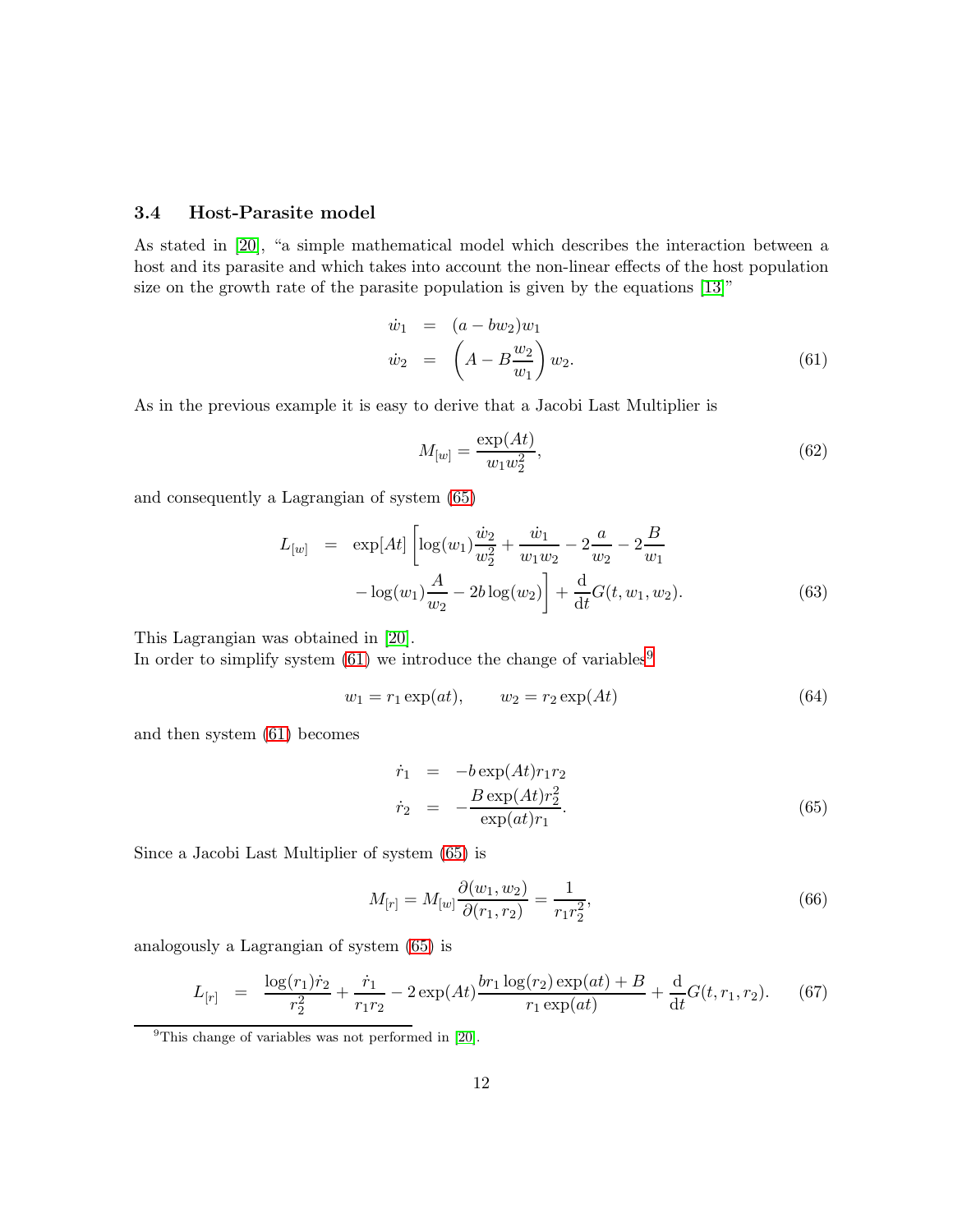This Lagrangian was obviously not obtained in [\[20\]](#page-14-0).

We can transform system [\(65\)](#page-11-0) into an equivalent second-order ordinary differential equation by eliminating, say,  $r_2$ . In fact from the first equation in  $(65)$  one gets

$$
r_2 = -\frac{\dot{r}_1}{b \exp(At)r_1},\tag{68}
$$

and the equivalent second-order equation in  $r_1$  is the following

<span id="page-12-0"></span>
$$
\ddot{r}_1 = \frac{b \exp(at)r_1 + B}{b \exp(at)r_1^2} \dot{r}_1^2 + A\dot{r}_1.
$$
\n(69)

Using property (b) a Jacobi Last Multiplier for this equation can be obtained. In fact we have to calculate the Jacobian of the transformation between  $(r_1, r_2)$  and  $(r_1, \dot{r}_1)$ , and this yields a Jacobi Last Multiplier of equation  $(69)$ , i.e.<sup>[10](#page-12-1)</sup>

$$
M_1 = M_{[r]} \frac{\partial(r_1, r_2)}{\partial(r_1, \dot{r}_1)} = \frac{b^2 \exp(2At)r_1}{\dot{r}_1^2} \left| \frac{1}{\dot{r}_1} \frac{0}{b \exp(At)r_1^2} - \frac{1}{b \exp(At)r_1} \right| = -\frac{b \exp(At)}{\dot{r}_1^2}.
$$
 (70)

Then a Lagrangian can be obtained by a double integration as in [\(10\)](#page-3-4), i.e.

$$
L_1 = b \exp(At) \log(\dot{r}_1) - b \exp(At) \log(r_1) + \frac{B \exp(At)}{\exp(at)r_1} + \frac{d}{dt} F(t, r_1).
$$
 (71)

This Lagrangian was not obtained in [\[20\]](#page-14-0).

### 4 Final remarks

As stated by Paine "Among the mathematical results obtained by studying the inverse problem of mechanics, it is the explicit algorithms for constructing Lagrangians that offer the model builder the most practical benefit." (omissis) "This gives one hope of finding an integral or constant of motion for the dynamical system of interest without the hardship of solving the system of equations." [\[18\]](#page-14-5).

This paper deals with Jacobi Last Multiplier and its connection to the inverse problem of calculus of variation, namely finding one or more Lagrangians for either systems of two first-order equations or single second-order equations.

We could not find better words than those used by Trubatch and Franco at the end of their paper "These results clearly show that as the interaction between the populations becomes more complex the corresponding Lagrangian becomes more complicated and difficult to find" [\[20\]](#page-14-0). We hope to address this problem in a future publication.

<span id="page-12-1"></span> $10$ Of course, we do not consider any multiplicative constants because they are inessential.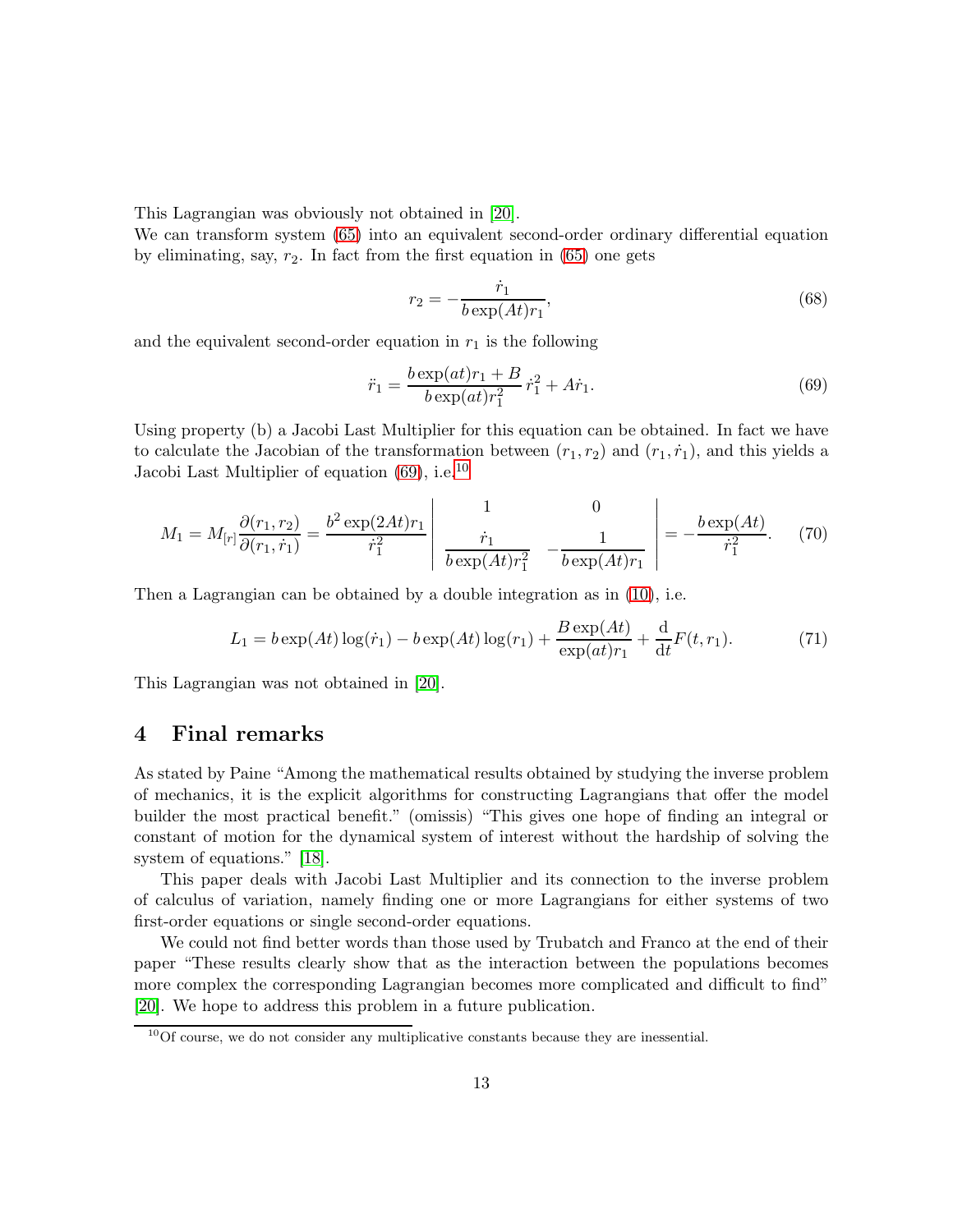### Acknowledgements

This work was undertaken while K.M.T. was visiting Professor M.C. Nucci and the Dipartimento di Matematica e Informatica, Università di Perugia. K.M.T. gratefully acknowledges the support of the Italian Istituto Nazionale Di Alta Matematica "F. Severi" (INDAM), Gruppo Nazionale per la Fisica Matematica (GNFM), Programma Professori Visitatori.

### <span id="page-13-0"></span>References

- [1] Gompertz B, On the Nature of the Function Expressive of the Law of Human Mortality, and on a New Mode of Determining the Value of Life Contingencies, Journal Philosophical Transactions of the Royal Society of London 115 (1825) 513-585.
- <span id="page-13-3"></span>[2] Havas P, Generalized Lagrange formalism and quantization rules, Bull. Am. Phys. Soc. 1 (1956) 337–338.
- [3] Havas P, The range of application of the Lagrange formalism I, Nuovo Cimento Suppl. Ser.  $X$  5 (1957) 363-388.
- [4] Helmholtz H, Ueber die physikalische bedutung des princips der kleinsten wirkung, J. Reine Angew. Math. 100 (1887) 137–166.
- [5] Jacobi C G J, Sur un noveau principe de la mécanique analytique, C. R. Acad. Sci. Paris 15 (1842) 202–205.
- [6] Jacobi C G J, Sul principio dell'ultimo moltiplicatore, e suo uso come nuovo principio generale di meccanica, Giornale Arcadico di Scienze, Lettere ed Arti 99 (1844) 129–146.
- [7] Jacobi C G J, Theoria novi multiplicatoris systemati æquationum differentialium vulgarium applicandi, J. Reine Angew. Math. 27 (1844) 199–268.
- [8] Jacobi C G J, Theoria novi multiplicatoris systemati æquationum differentialium vulgarium applicandi, J. Reine Angew. Math. 29 (1845) 213–279 and 333–376.
- <span id="page-13-1"></span>[9] Jacobi C G J, Vorlesungen über Dynamik. Nebst fünf hinterlassenen Abhandlungen desselben herausgegeben von A. Clebsch, Druck und Verlag von Georg Reimer, Berlin, 1886.
- <span id="page-13-2"></span>[10] Jacobi C G J, Jacobi's Lectures on Dynamics tr. by K. Balagangadharan, ed. by Biswarup Banerjee, Industan Book Agency, available through the American Mathematical Society, Providence, 2009.
- <span id="page-13-4"></span>[11] Kerner E H, A Statistical Mechanics of biologically associated species Bull. Am. Phys. Soc. 1 (1956) 337–338.